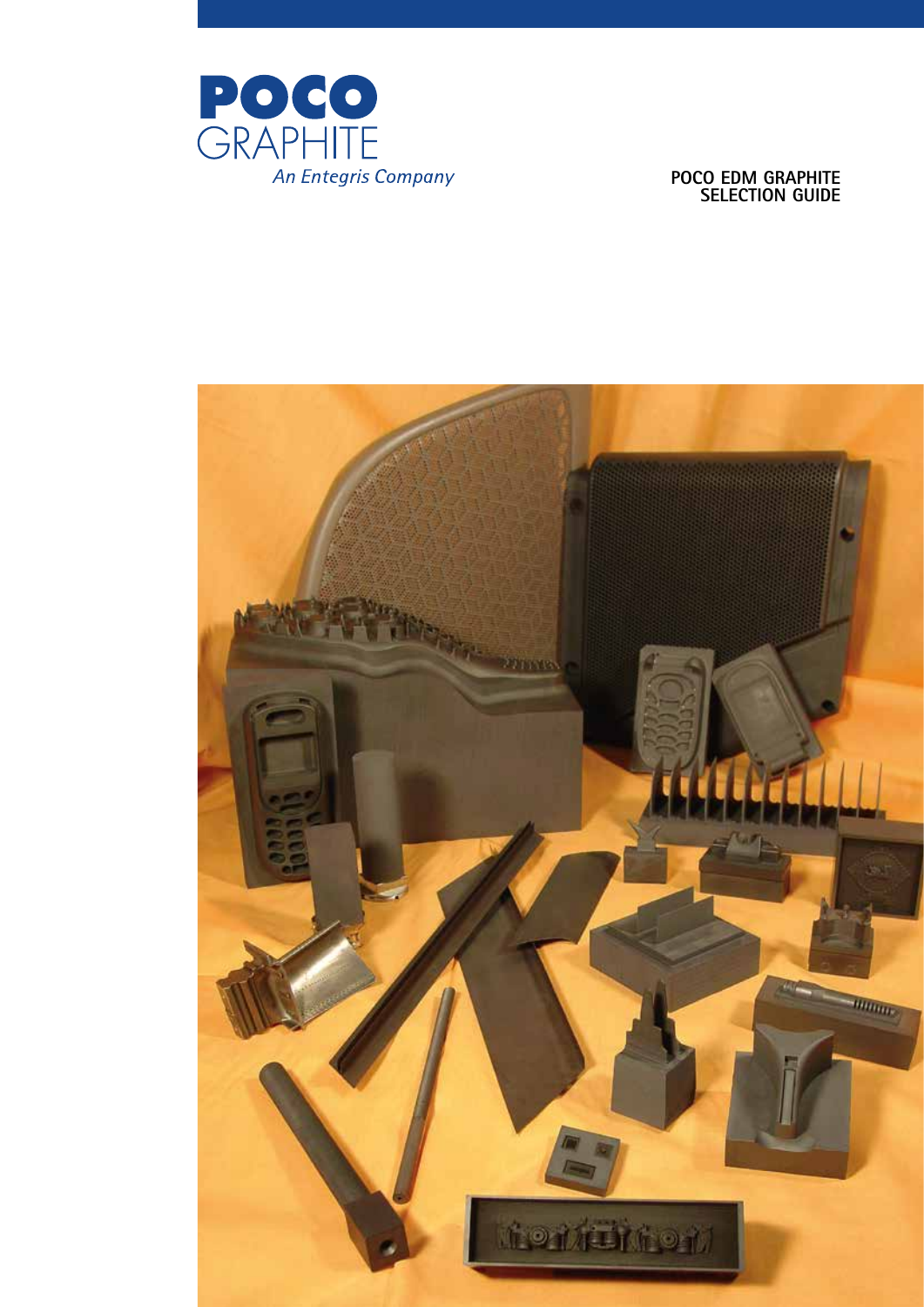### **ANGSTROFINE GRAPHITE**

#### **EDM-AF5®**



POCO's EDM-AF5 is the premier graphite electrode material available on the market today with an average particle size of less than one micron. This particle structure gives EDM-AF5 superior strength, provides for fine surface finish (7μinRa), gives excellent metal removal rate, and high resistance to wear.

# **Typical Value Applications** Average Particle Size:

<1 micron

#### Flexural Strength: 1,019 kg/cm<sup>2</sup>

Compressive Strength:

#### 1,554 kg/cm<sup>2</sup>

Hardness: 83 Shore Electrical Resistivity:

21.6 μΩm

- Fine detailed electrodes for engraving
- Hard to machine detail
- Delicate and fragile electrodes
- Various type threading electrodes
- Jobs requiring fine surface finishes
- Intricate molds and dies

#### **COPPER ULTRAFINE**

#### **EDM-C3®**



POCO's EDM-C3 is a high quality graphite infiltrated with copper, recommended where speed, wear, and surface finish are important. Unequalled for fragile electrodes, many EDM'ers choose this grade to compensate for operator inexperience or where poor flushing conditions exists.

| <b>Iypical Value</b>                                |
|-----------------------------------------------------|
| Average Particle Size:<br>$<$ 5 microns             |
| Flexural Strength:<br>1,427 kg/cm <sup>2</sup>      |
| Compressive Strength:<br>$1,993$ kg/cm <sup>2</sup> |
| Hardness: 66 Shore                                  |
| Electrical Resistivity:<br>3.2 μΩm                  |

#### **Applications**

- Fine detailed electrodes where strength is critical
- Threading electrodes
- Aerospace applications
- Plastic injection molds
- Machining of carbide
- Small hole drilling

# **ULTRAFINE GRAPHITE**

# **EDM-4®**



POCO's EDM-4 is the premier offering in the Ultrafine grain classification. This highly isotropic grade combines extraordinary strength with moderate hardness, yielding superior electrode fabrication characteristics. EDM-4 has superior EDM performance characteristics for metal removal rates, wear and surface finish.

| <b>Typical Value</b>                                | <b>Applications</b>                                       |
|-----------------------------------------------------|-----------------------------------------------------------|
| Average Particle Size:<br><4 microns                | $\bullet$ EDMing of $\cdot$<br>electrodes<br>excellent su |
| Flexural Strength:<br>1,230 kg/cm <sup>2</sup>      | $\bullet\,$ Wire cut ele                                  |
| Compressive Strength:<br>$1,511$ kg/cm <sup>2</sup> | $\bullet$ Plastic injec                                   |
| Hardness: 76 Shore                                  |                                                           |
| Electrical Resistivity:<br>12.7 μ $\Omega$ m        |                                                           |

- EDMing of fine detailed electrodes requiring excellent surface finishes
- Wire cut electrodes
- Plastic injection molds

# **EDM-3®**



POCO's EDM-3 is an isotropic Ultrafine grain graphite which offers high strength with outstanding wear and fine surface finish characteristics easily machined to thicknesses of 0.1mm or less.

| <b>Typical Value</b>                 | Applications                            |  |  |
|--------------------------------------|-----------------------------------------|--|--|
| Average Particle Size:<br><5 microns | • EDMing of fine detailed<br>electrodes |  |  |
| Flexural Strength:                   | $\bullet$ Punch & die sets              |  |  |
| 935 kg/cm <sup>2</sup>               | • Plastic injection molds               |  |  |
| Compressive Strength:                | • Threading electrodes                  |  |  |
| 1,273 kg/cm <sup>2</sup>             | • Use in aerospace metal                |  |  |
| Hardness: 73 Shore                   | cutting                                 |  |  |
| Electrical Resistivity:<br>15.6 μΩm  |                                         |  |  |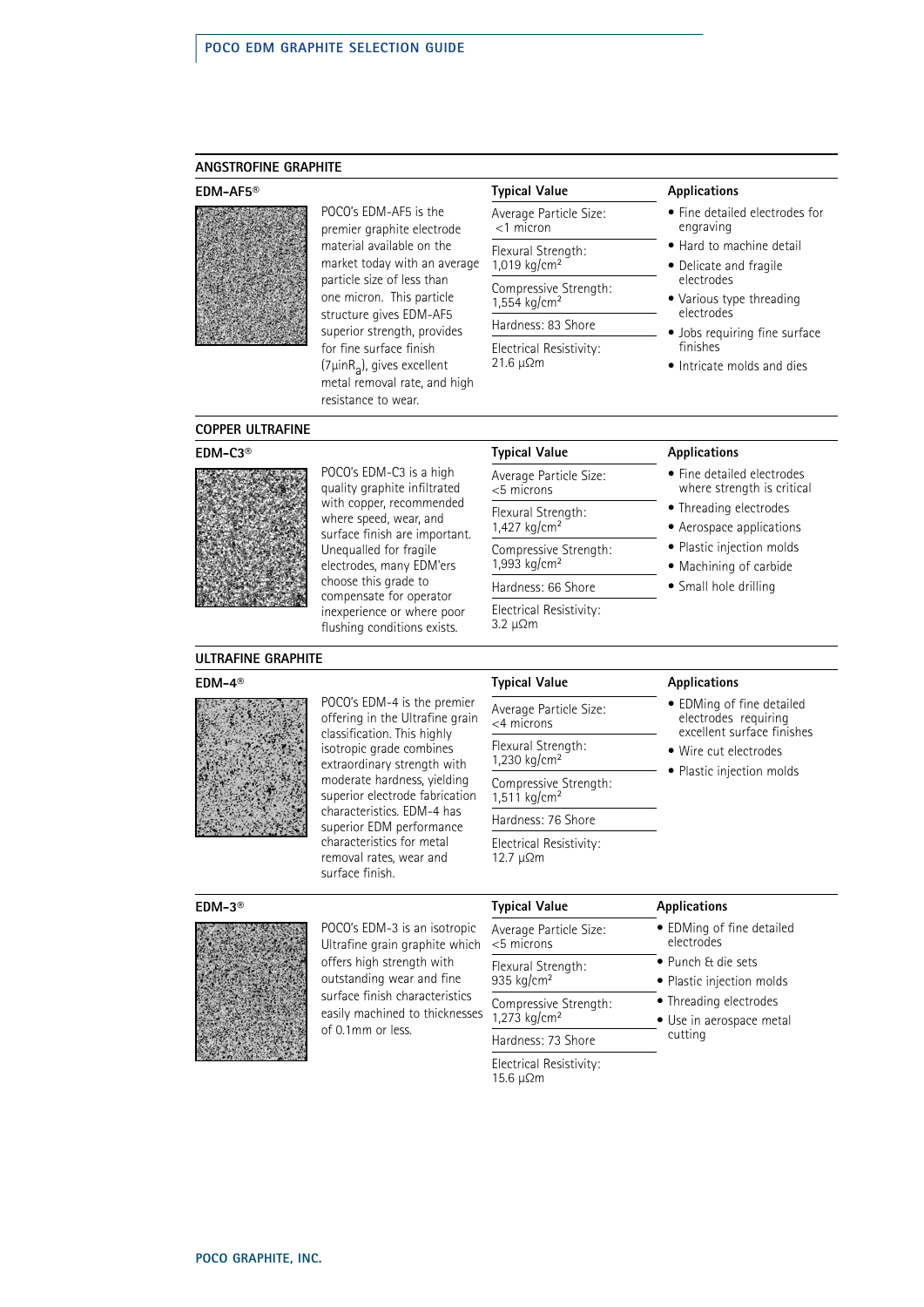# **ULTRAFINE GRAPHITE**

### **EDM-1®**



POCO's EDM-1 is the lowest priced Ultrafine grain graphite available from POCO. In addition to providing good wear resistance, speed, and finish, lower electrode fabrication costs are possible when larger electrodes are required.

Average Particle Size: <5 microns Flexural Strength:

682 kg/cm<sup>2</sup> Compressive Strength:

998 kg/cm<sup>2</sup> Hardness: 69 Shore Electrical Resistivity:

19.3 μΩm

#### **Typical Value Applications**

• Fabricating electrodes with good detail

- Low wear electrodes
- High detail roughing electrodes
- Molds and dies

#### **SUPERFINE GRAPHITE**

# **EDM-200®**



isotropic Superfine particle graphite providing good strength, surface finish, and wear resistance. Moderately priced, EDM-200 provides excellent repeatability from electrode to electrode and from job to job.

POCO's EDM-200 is an

Average Particle Size: 10 microns Flexural Strength: 569 kg/cm<sup>2</sup> Compressive Strength: 984 kg/cm<sup>2</sup> Hardness: 68 Shore

Electrical Resistivity: 14.7 μΩm

### **Typical Value Applications**

- Structural ribs
- Roughing or finishing electrodes
- Large featured mold • High strength large electrodes

# **COPPER SUPERFINE**

# **EDM-C200®**



POCO's EDM-C200 is a Superfine graphite infiltrated with copper which offers excellent metal removal rates and good wear resistance. EDM-C200 provides improved cutting stability in poor flushing conditions. EDM-C200 is an excellent material for cutting aerospace alloys.

# **Typical Value Applications**

| Average Particle Size:<br>10 microns              |
|---------------------------------------------------|
| Flexural Strength:<br>851 kg/cm <sup>2</sup>      |
| Compressive Strength:<br>1,631 kg/cm <sup>2</sup> |
| Hardness: 62 Shore                                |
| Electrical Recistivity:                           |

Electrical Resistivity: 2.

|       | ectrical Resistivity: |
|-------|-----------------------|
| 9 μΩm |                       |

- EDMing of fine detailed electrodes requiring excellent surface finishes
- Wire cut electrodes
- Plastic injection molds

| <b>CLASSIFICATIONS OF GRAPHITE</b> |                                     |                  |                                                                                             |  |
|------------------------------------|-------------------------------------|------------------|---------------------------------------------------------------------------------------------|--|
| Angstrofine                        | EDM-AF5                             | $<$ 1 $\mu$      | Used where extremely<br>fine detail and critical<br>machining are required.                 |  |
| Ultrafine                          | EDM-1<br>EDM-3<br>$EDM-C3$<br>EDM-4 | $1 \mu - 5 \mu$  | Used where electrode<br>strength and precision are<br>necessary.                            |  |
| Superfine                          | <b>EDM-200</b><br><b>EDM-C200</b>   | $6 \mu - 10 \mu$ | Used in large molds where<br>detail is maintained and<br>wear is an important<br>criterion. |  |